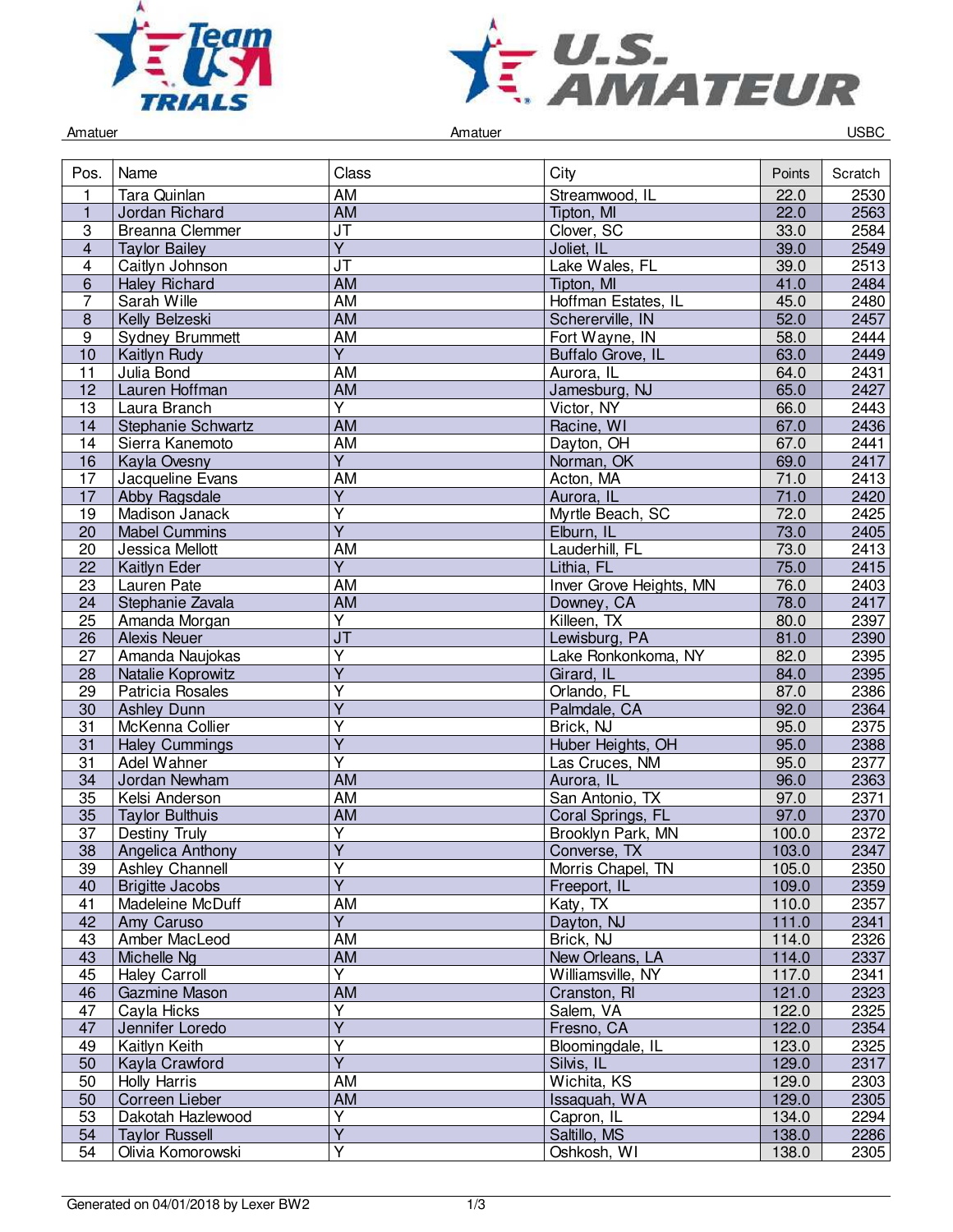



Amatuer Controller Controller Amatuer Amatuer Controller Controller Controller Controller Controller Controller

| Pos.            | Name                    | Class                   | City                  | Points | Scratch |
|-----------------|-------------------------|-------------------------|-----------------------|--------|---------|
| 56              | <b>Kasey Eaton</b>      | AM                      | Wyoming, MI           | 141.0  | 2271    |
| 57              | <b>Cassidy Courey</b>   | Y                       | Brooklyn Center, MN   | 142.0  | 2279    |
| 57              | Lucy Sandelin           | <b>AM</b>               | Tampa, FL             | 142.0  | 2287    |
| 59              | <b>Charly Boelter</b>   | <b>AM</b>               | Oshkosh, WI           | 143.0  | 2275    |
| 59              | Jenna Williams          | $\overline{Y}$          | Homosassa, FL         | 143.0  | 2286    |
| 61              | Jaden Takayesu          | AM                      | Flower Mound, TX      | 147.0  | 2279    |
| 61              | Sarah Klawitter         | AM                      | Evergreen Park, IL    | 147.0  | 2270    |
| 63              | Faith Welch             | $\overline{Y}$          | Savannah, TN          | 148.0  | 2265    |
| 64              | Samantha Gainor         | Υ                       | Chesterfield, MI      | 149.0  | 2266    |
| 65              | Natalie Dutton          | Y                       | Jenks, OK             | 150.0  | 2260    |
| 65              | Paige Beeney            | $\overline{Y}$          | Salado, TX            | 150.0  | 2259    |
| 65              | Isabelle Lee            | AM                      | New Orleans, LA       | 150.0  | 2260    |
| 68              | Sierra Lewis            | Ÿ                       | Scottsboro, AL        | 151.0  | 2273    |
| 69              | Addie Herzberg          | $\overline{\mathsf{Y}}$ | Wichita, KS           | 154.0  | 2251    |
| 70              | <b>April McDonnell</b>  | $\overline{Y}$          | Las Vegas, NV         | 159.0  | 2260    |
| 71              | Megan Eaglehouse        | $\overline{\mathsf{Y}}$ | Cibolo, TX            | 160.0  | 2257    |
| $\overline{71}$ | Bryanna Leyen           | $\overline{Y}$          | Perry Hall, MD        | 160.0  | 2239    |
| 73              | <b>Caroline Thesier</b> | Υ                       | Mooresville, NC       | 162.0  | 2234    |
| 74              | <b>Crystal Singh</b>    | Υ                       | Coral Springs, FL     | 165.0  | 2248    |
| $\overline{75}$ | Shawna Strause          | AM                      | Tucson, AZ            | 168.0  | 2246    |
| 76              | <b>Hope Gramly</b>      | Ÿ                       | Aubrey, TX            | 170.0  | 2218    |
| 77              | Maranda Pattison        | Y                       | Redwood Valley, CA    | 171.0  | 2187    |
| 78              | Saralyne Nassberg       | $\overline{\mathsf{Y}}$ | Modesto, CA           | 172.0  | 2244    |
| 79              | Sarah Voiers            | $\overline{\mathsf{Y}}$ | Chesterton, IN        | 173.0  | 2230    |
| 80              | Caitlin Cunningham      | $\overline{Y}$          | Hoover, AL            | 176.0  | 2207    |
| 81              | Sunni Hearin            | AM                      | Seatac, WA            | 178.0  | 2219    |
| 82              | Nikki Mendez            | $\overline{Y}$          | Homer Glen, IL        | 180.0  | 2202    |
| 83              | <b>Madison Bailey</b>   | Ÿ                       | Rocklin, CA           | 183.0  | 2217    |
| 84              | <b>Tiera Gulum</b>      | $\overline{Y}$          | New Orleans, LA       | 184.0  | 2191    |
| 85              | Madysen Keller          | AM                      | Indian Trail, NC      | 188.0  | 2192    |
| 86              | Ashlyn Herzberg         | AM                      | Wichita, KS           | 190.0  | 2191    |
| 86              | <b>Katie Stark</b>      | AM                      | Clermont, FL          | 190.0  | 2170    |
| 88              | Rachel Strogin          | $\overline{\mathsf{Y}}$ | Mentor, OH            | 193.0  | 2132    |
| 89              | Mikhela Bakle           | AM                      | Fort Walton Beach, FL | 195.0  | 2186    |
| 90              | Saige Yamada            | $\overline{\mathsf{Y}}$ | Kaneohe, HI           | 196.0  | 2192    |
| 90              | Kelsey Abrahamsen       | $\overline{Y}$          | Seattle, WA           | 196.0  | 2158    |
| 92              | Alyssa Balicki          | <b>AM</b>               | Hazleton, PA          | 200.0  | 2180    |
| 93              | Madison McCall          | $\overline{Y}$          | New Orleans, LA       | 205.0  | 2144    |
| 94              | <b>Hayley Connelly</b>  | $\overline{Y}$          | Hazlet, NJ            | 206.0  | 2173    |
| 95              | Jessica Aiezza          | AM                      | Mechanicville, NY     | 208.0  | 2161    |
| 96              | Hannah Forton           | Y                       | Macomb, MI            | 210.0  | 2160    |
| 97              | Leah Glazer             | $\overline{Y}$          | Henderson, NV         | 212.0  | 2145    |
| 97              | Mackenzie Saulnier      | AM                      | Olathe, KS            | 212.0  | 2143    |
| 97              | Nicole Williams         | AM                      | New Orleans, LA       | 212.0  | 2158    |
| 100             | Sarah Florence          | $\overline{Y}$          | Egg Harbor City, NJ   | 214.0  | 2149    |
| 101             | Adrianna Stacy          | $\overline{\mathsf{Y}}$ | Sebring, FL           | 216.0  | 2104    |
| 102             | Anastasia Hurley        | Ÿ                       | Peoria, AZ            | 217.0  | 2144    |
| 102             | Sarah Gill              | Ý                       | Attleboro, MA         | 217.0  | 2138    |
| 102             | Amelia Kiefer           | Υ                       | Jasper, IN            | 217.0  | 2106    |
| 102             | Leanne Vastbinder       | $\overline{\mathsf{Y}}$ | Winter Park, FL       | 217.0  | 2103    |
| 102             | Alexandra Ross          | $\overline{Y}$          | Greenwood, IN         | 217.0  | 2126    |
| 107             | <b>Crystal Elliott</b>  | J <sub>T</sub>          | Palm Bay, FL          | 218.0  | 2139    |
| 108             | Stephanie Cieslewicz    | <b>AM</b>               | Amherst, WI           | 219.0  | 2097    |
| 109             | <b>Tiffany Clark</b>    | AM                      | Huntsville, AL        | 227.0  | 2115    |
| 110             | Rachael Berg            | $\overline{Y}$          | Surprise, AZ          | 229.0  | 2109    |